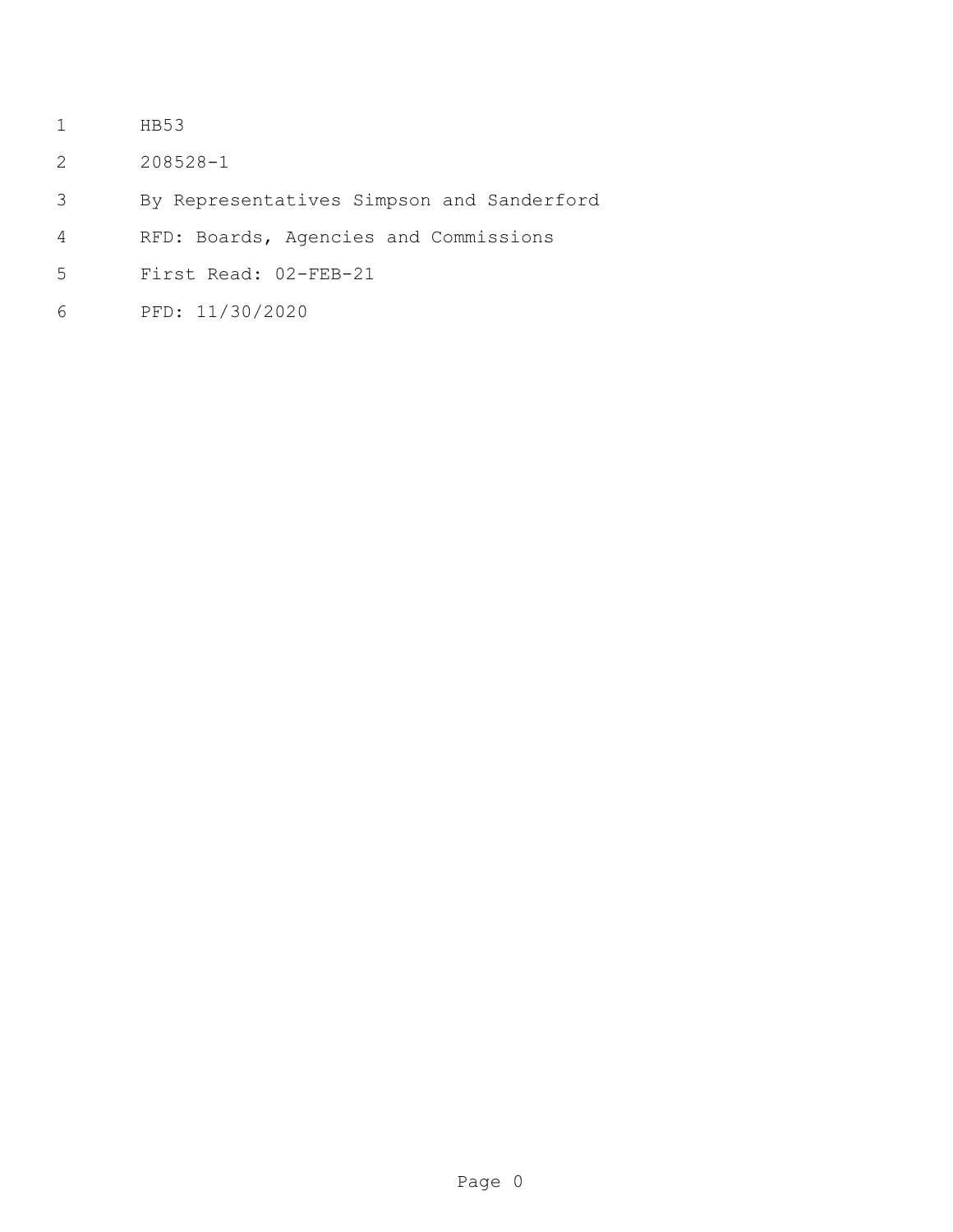| 1              | 208528-1:n:10/28/2020:KMS/bm LSA2020-2223                     |
|----------------|---------------------------------------------------------------|
| $\mathbf{2}$   |                                                               |
| 3              |                                                               |
| $\overline{4}$ |                                                               |
| 5              |                                                               |
| 6              |                                                               |
| 7              |                                                               |
| 8              | SYNOPSIS:<br>Under existing law, termination dates are        |
| $\mathcal{G}$  | established for enumerated state agencies. The                |
| 10             | agencies are periodically reviewed by the Alabama             |
| 11             | Sunset Committee. After the review process is                 |
| 12             | completed, the committee prepares its                         |
| 13             | recommendations for the agencies to the Legislature           |
| 14             | in the form of sunset bills which either continue,            |
| 15             | terminate, or continue with modification each                 |
| 16             | agency reviewed.                                              |
| 17             | This bill would provide for the continuance                   |
| 18             | of the Board of Dental Examiners of Alabama until             |
| 19             | October 1, 2025.                                              |
| 20             |                                                               |
| 21             | A BILL                                                        |
| 22             | TO BE ENTITLED                                                |
| 23             | AN ACT                                                        |
| 24             |                                                               |
| 25             | Relating to the Alabama Sunset Law; to continue the           |
| 26             | existence and functioning of the Board of Dental Examiners of |
| 27             | Alabama until October 1, 2025.                                |